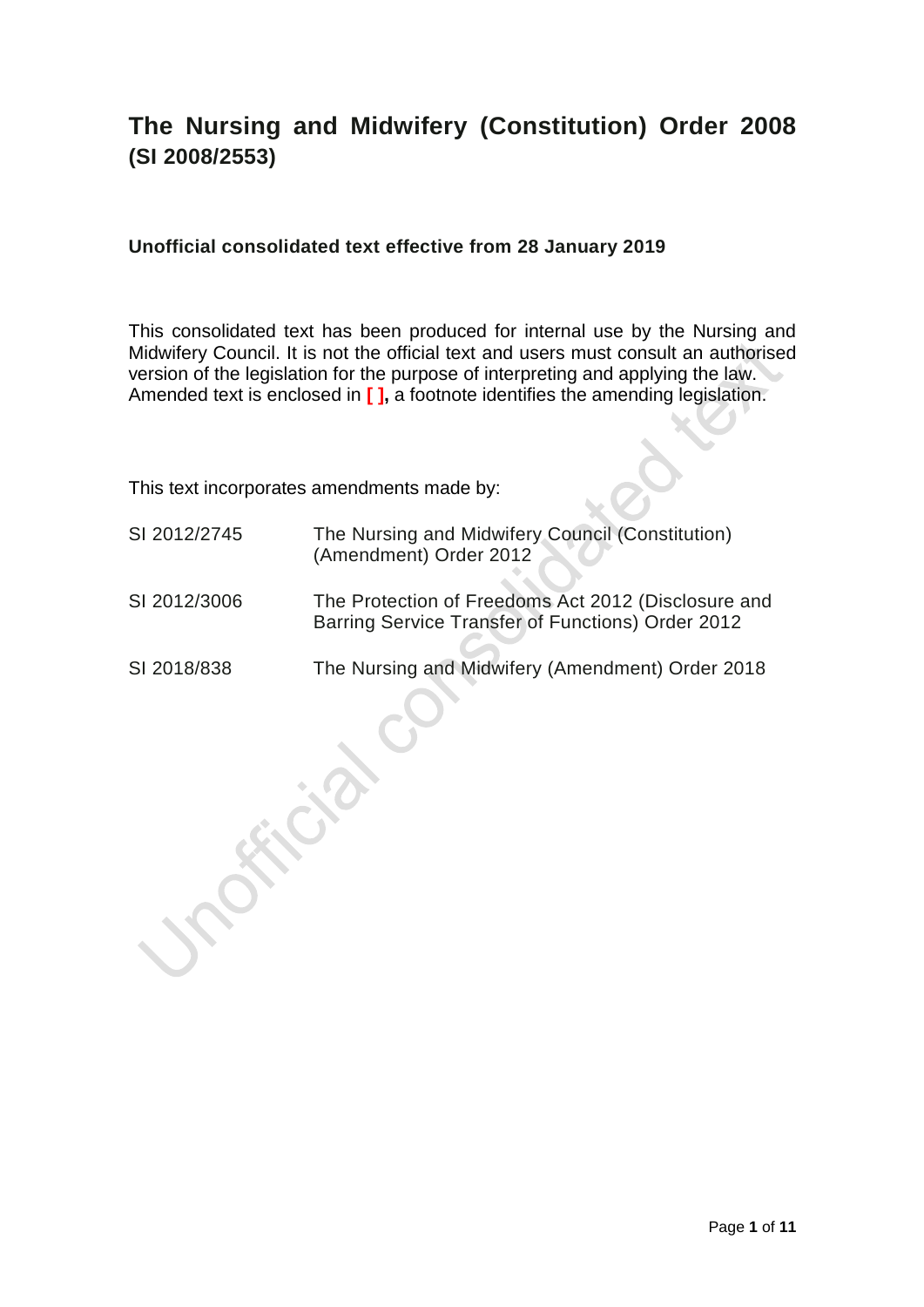# **The Nursing and Midwifery Council (Constitution) Order 2008**

*Made………………………………29th September 2008*

*Laid before Parliament………… 6th October 2008*

*Coming into force in accordance with article 1(1)*

At the Council Chamber, Whitehall, the 29th day of September 2008

By the Lords of Her Majesty's Most Honourable Privy Council

Their Lordships make the following Order in exercise of the powers conferred by article 3(7A) of, and paragraph 1B of Schedule 1 to, the Nursing and Midwifery Order 2001.<sup>1</sup>

# **PART 1**

#### **Introductory**

#### **Citation, commencement and interpretation**

**1**.—(1) This Order may be cited as the Nursing and Midwifery Council (Constitution) Order 2008 and—

- (a) apart from article 5(h), comes into force on 1st January 2009;
- (b) article 5(h) comes into force on the coming into force of section 44(1) of the Safeguarding Vulnerable Groups Act 2006 <sup>2</sup> (registers: power to apply for vetting information).

(2) In this Order—

"chair" means the chair of the Council;

"final outcome", in relation to any proceedings where there are rights of appeal, means the outcome of the proceedings—

- (a) once the period for bringing an appeal has expired without an appeal being brought; or
- (b) if an appeal is brought in accordance with those rights, once those rights have been exhausted;

"licensing body" means—

(a) any body, other than the Council, anywhere in the world that licenses or regulates any profession;

<sup>1</sup> S.I. 2002/253; paragraph (7A) of article 3 of, and paragraph 1B of Schedule 1 to, the Order were inserted by S.I. 2008/1485.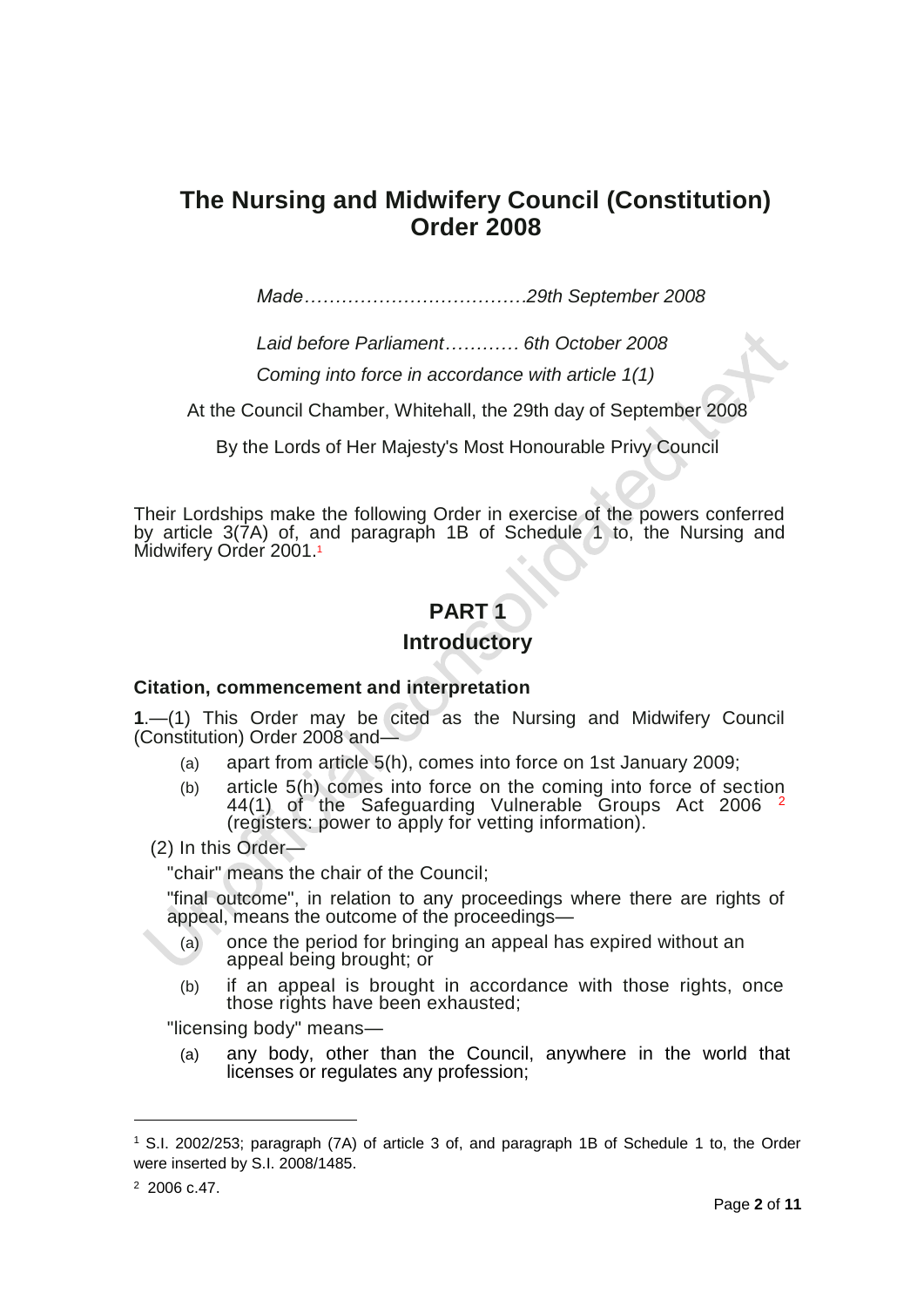(b) any body that regulated registered nurses or registered midwives before the Council;

"member", unless the context otherwise requires, means a registrant member or a lay member and includes the chair;

"the principal Order" means the Nursing and Midwifery Order 2001; and

"spent conviction" means—

- (a) in relation to a conviction by a court in Great Britain, a conviction that is a spent conviction for the purposes of the Rehabilitation of Offenders Act 1974<sup>3</sup>; or
- (b) in relation to a conviction by a court in Northern Ireland, a conviction that is a spent conviction for the purposes of the Rehabilitation of Offenders (Northern Ireland) Order 1978<sup>4</sup>.

### **PART 2**

#### **Membership of the Council**

#### **Composition of the Council**

**2.** The Council shall consist of  $[6]$ <sup>5</sup> registrant members and  $[6]$  lay members.

#### **Terms of office of members**

**3.**—(1) The duration of the term of office of each member of the Council shall be determined by the Privy Council, on appointment.

(2) **[**No member of the Council may hold office as a member of the Council for more than an aggregate of 8 years during any continuous period of 20 years.**]** 6

(3) For the purposes of the computation of years under paragraph  $(2)$  —

- (a) service as a member of the Council before 31st July 2006, of whatever duration, is to be treated as service for an aggregate of 3 years; and
- (b) service as a member of the Council between 31st July 2006 and the end of 31st December 2008, of whatever duration, is to be treated as service for an aggregate of 3 years.

#### **Education and training of members**

**4.** The Council shall make provision in standing orders with respect to the requirements with regard to education and training of members of the Council, and those standing orders may provide for—

(a) that education and training to be the responsibility of another body; and those requirements to be set and varied by that body from time to time.

<sup>3</sup> 1974 c. 53

<sup>4</sup> S.I. 1978/1908 (N.I. 27)

<sup>5</sup> Substituted by S.I. 2012/2745 (2a)

<sup>6</sup> Paragraph 2 of article 3 was inserted by S.I. 2012/2745 (2b).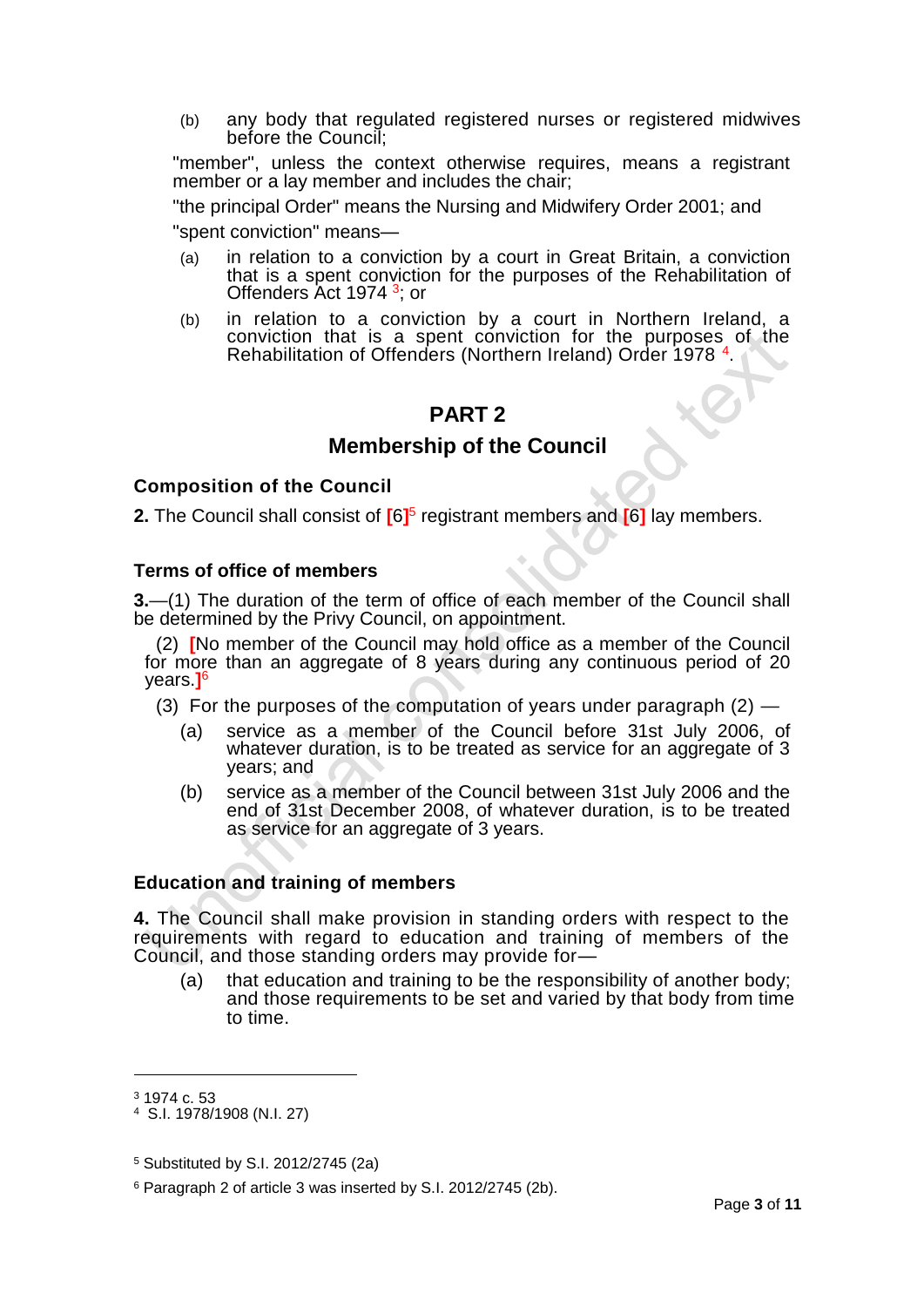#### **Disqualification from appointment as a member**

**5.** A person is disqualified from appointment as a member of the Council if that person—

- (a) has at any time been convicted of an offence involving dishonesty or deception in the United Kingdom and the conviction is not a spent conviction;
- (b) has at any time been convicted of an offence in the United Kingdom, and—
	- (i) the final outcome of the proceedings was a sentence of imprisonment or detention, and
	- (ii) the conviction is not a spent conviction;
- (c) has at any time been removed—
	- (i) from the office of charity trustee or trustee for a charity by an order made by the Charity Commissioners, the Charity Commission or the High Court on the grounds of any misconduct or mismanagement in the administration of the charity—

(aa) for which the person was responsible or to which the person was privy, or

(bb) which the person by their conduct contributed to or facilitated, or

- (ii) under—
	- (aa) section 7 of the Law Reform (Miscellaneous Provisions) (Scotland) Act 1990<sup>7</sup> (powers of Court of Session to deal with management of charities), or
	- (bb) section 34(5)(e) of the Charities and Trustee Investment (Scotland) Act 2005<sup>8</sup> (powers of the Court of Session),

from being concerned with the management or control of any body;

- (d) has at any time been removed from office as the chair, member, convenor or director of any public body on the grounds, in terms, that it was not in the interests of, or conducive to the good management of, that body that the person should continue to hold that office;
- (e) at any time has been adjudged bankrupt or sequestration of the person's estate has been awarded, and—
	- (i) the person has not been discharged, or
	- (ii) the person is the subject of a bankruptcy restrictions order or an interim bankruptcy restrictions order under Schedule 4A to

<sup>7</sup> 1990 c.40; section 7 was repealed by the Charities and Trustee Investment (Scotland) Act 2005 (asp 10), Schedule 4, paragraph 7(b).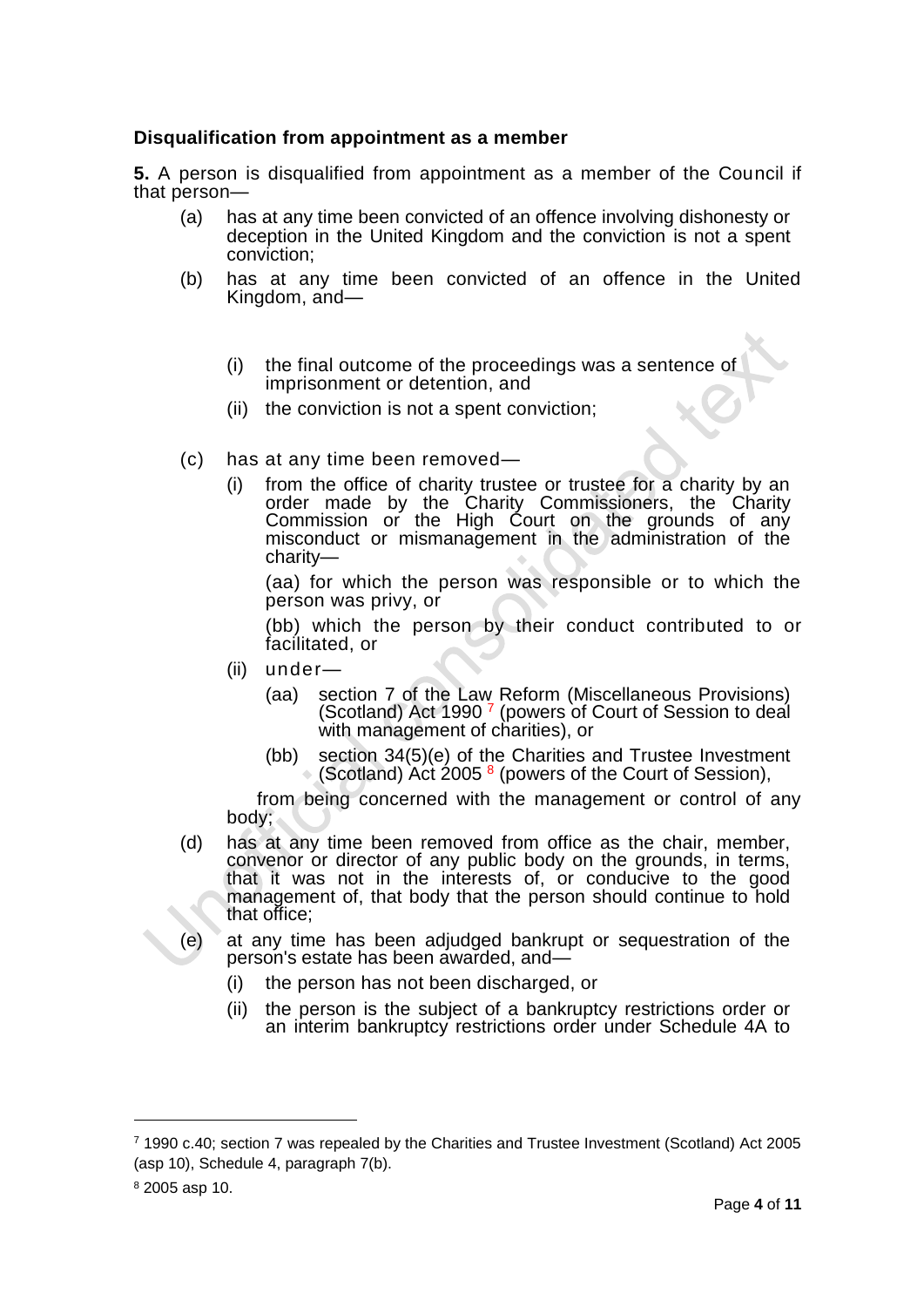the Insolvency Act 1986<sup>9</sup> (bankruptcy restrictions order and undertaking);

- (f) has at any time made a composition or arrangement with, or granted a trust deed for, the person's creditors and the person has not been discharged in respect of it;
- (g) is subject to—
	- (i) a disqualification order or disqualification undertaking under the Company Directors Disqualification Act 1986<sup>10</sup>,
	- (ii) a disqualification order under Part II of the Companies (Northern Ireland) Order 1986<sup>11</sup>,
	- (iii) a disqualification undertaking under the Company Directors Disqualification (Northern Ireland) Order 2002<sup>12</sup>, or
	- (iv) an order made under section 429(2) of the Insolvency Act 1986 (disabilities on revocation of a county court administration order);
- (h) has been included by—
	- (i) the **[**Disclosure and Barring Service**]** <sup>13</sup> in a barred list (within the meaning of the Safeguarding Vulnerable Groups Act 2006<sup>14</sup> or the Safeguarding Vulnerable Groups (Northern Ireland) Order 2007<sup>15</sup>, or
	- (ii) the Scottish Ministers in the children's list or the adults' list (within the meaning of the Protection of Vulnerable Groups  $($ Scotland) Act 2007 $^{\text{716}}$ ;
- (i) has at any time been subject to any investigation or proceedings concerning the person's fitness to practise by any licensing body, the final outcome of which was—
	- (i) the person's erasure from a register held by the licensing body or a decision that had the effect of preventing the person from practising the profession licensed or regulated by the licensing body,
	- (ii) the person's suspension from a register held by the licensing body, and that suspension has not been terminated, or
	- (iii) a decision that had the effect of only allowing the person to practise that profession subject to conditions, and those conditions have not been lifted;
- (j) has at any time been subject to any investigation or proceedings concerning the person's fitness to practise by the Council, or by any body that regulated registered nurses or registered midwives before

<sup>9</sup> 1986 c.45; Schedule 4A was inserted by section 257 of, and Schedule 20 to, the Enterprise Act 2002 (c.40)

<sup>10</sup> 1986 c.46.

<sup>11</sup> S.I. 1986/1032 (N.I. 6).

<sup>12</sup> S.I. 2002/3150 (N.I. 4).

<sup>13</sup> Substituted: SI 2012/3006

<sup>14</sup> 2006 c.47

<sup>15</sup> S.I. 2007/1351 (N.I. 11).

<sup>16</sup> 2007 asp 14.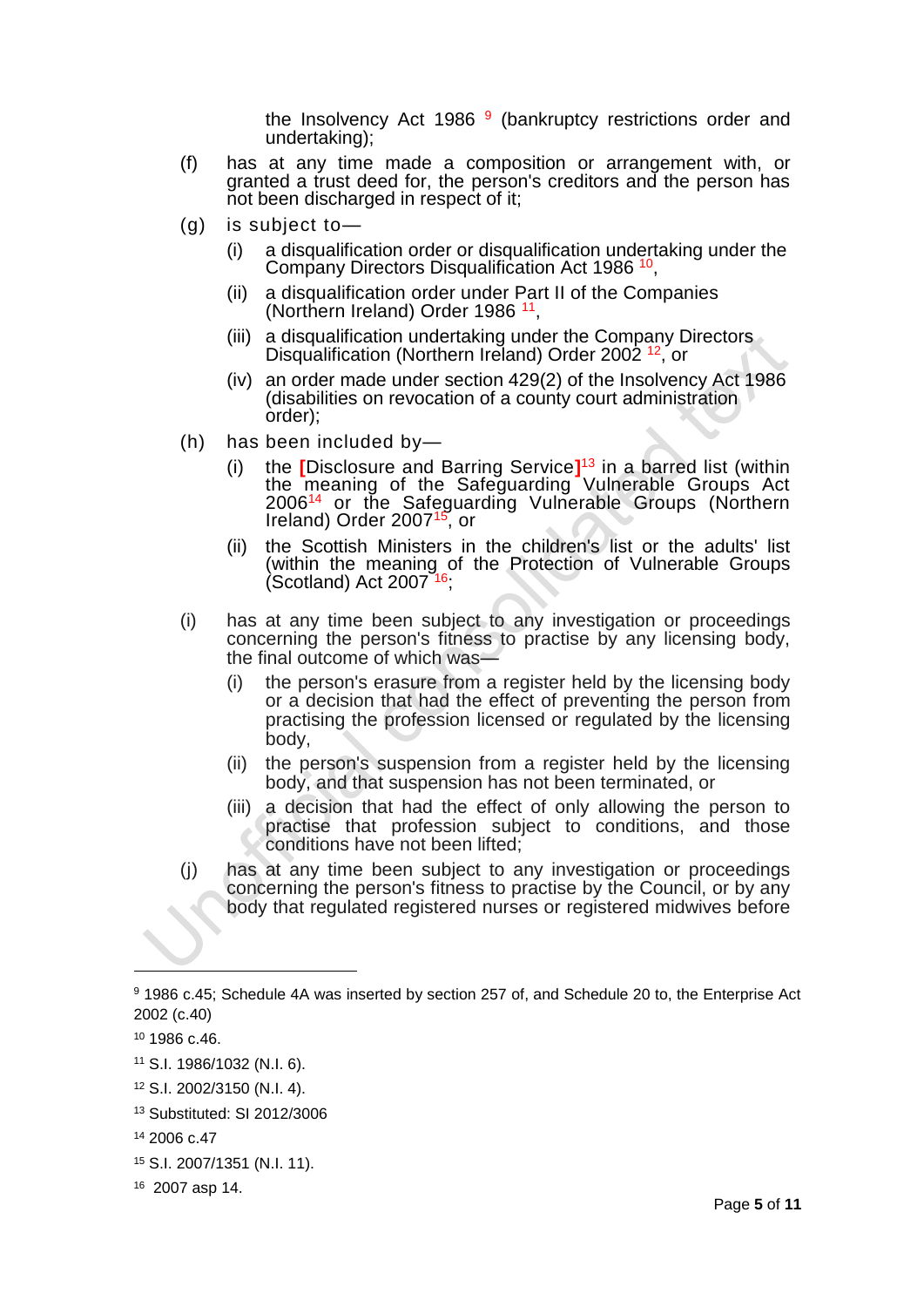the Council, in the course of which or where the final outcome has been that—

- (i) the person has been removed from or struck off the register (for a reason connected to the person's fitness to practise),
- (ii) the person's registration in the register has been suspended (including by an interim suspension order) and that suspension has not been terminated,
- (iii) the person's registration in the register has been made conditional upon their compliance with any requirement (including an interim conditions of practice order) and that requirement has not been lifted, or
- (iv) the person's registration in the register has been annotated by virtue of a caution order and that order is still in force;
- (k) has at any time been subject to any investigation or proceedings relating to an allegation that the person's entry in the register was fraudulently procured, the final outcome of which was the removal of the person's entry in the register;
- (l) is or has at any time been subject to any investigation or proceedings concerning the person's fitness to practise by—
	- (i) any licensing body, or
	- (ii) the Council,

and the Privy Council is satisfied that the person's membership of the Council would be liable to undermine public confidence in the regulation of **[**nurses, midwives and nursing associates**] <sup>17</sup>**; or

(m) has at any time been convicted of an offence elsewhere than in the United Kingdom and the Privy Council is satisfied that the person's membership of the Council would be liable to undermine public confidence in the regulation of **[**nurses, midwives and nursing associates**] 18** .

#### **Removal of members from office**

**6.**—(1) A member shall be removed from office by the Privy Council, if—

- (a) the member resigns, which a member may do at any time by a notice in writing to the Privy Council;
- (b) in the case of—
	- (i) a registrant member, that member's registration becomes lapsed, or
	- (ii) a lay member, that member becomes a person who no longer satisfies the criteria for being a lay member in paragraph  $1A(1)(b)$  of Schedule 1 to the principal Order  $19$  (membership: general);
- (c) the member becomes a person of the type mentioned in article 5(a), (b) or (e) to (h) (irrespective of whether or not they

<sup>17</sup> Substituted – SI 2018/838, Schedule 2, paragraph 9

<sup>18</sup> Substituted – SI 2018/838, Schedule 2, paragraph 9

<sup>19</sup> Paragraph 1A was inserted by S.I. 2008/1485.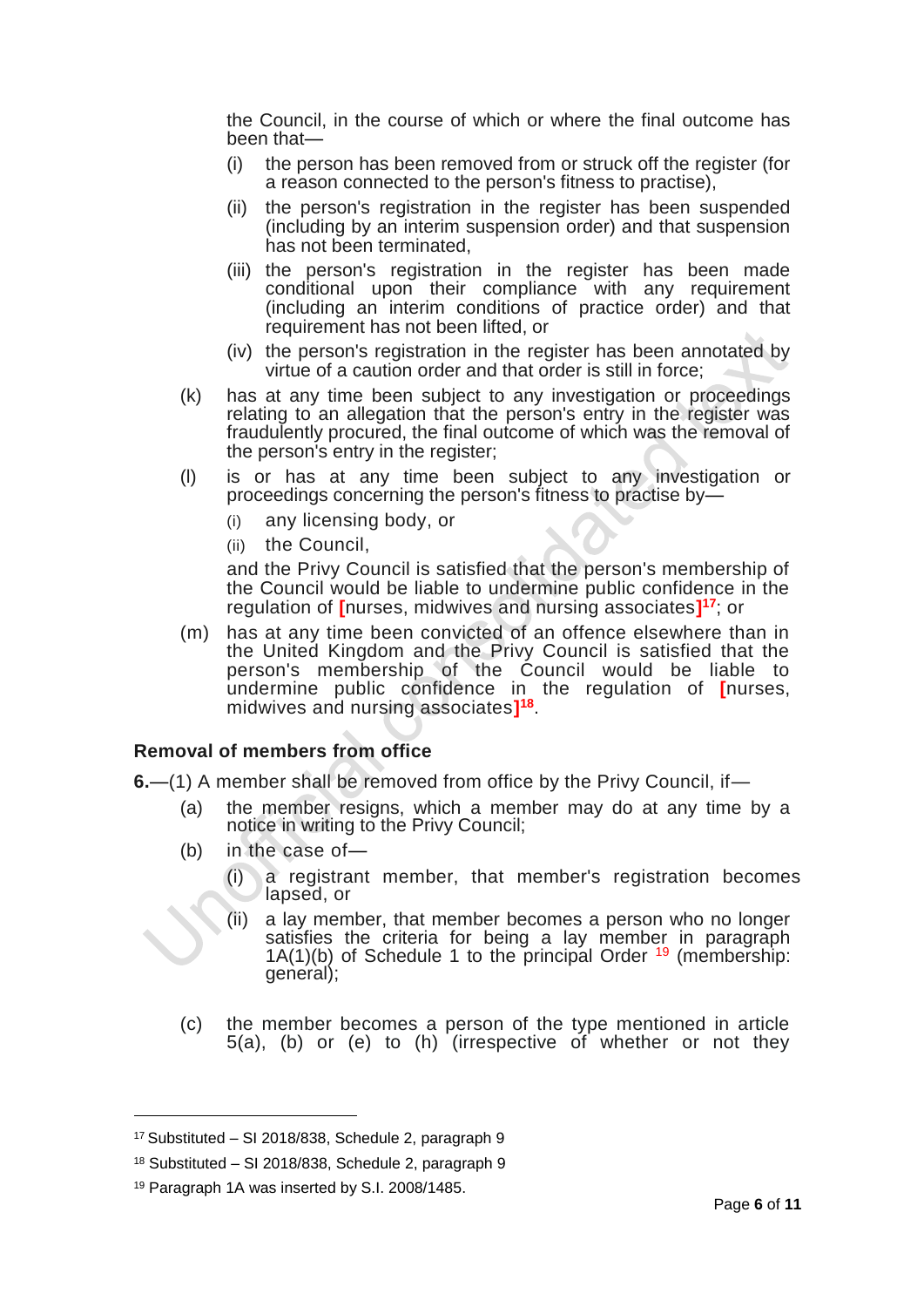subsequently cease to be a person of the type mentioned in those provisions);

- (d) the member becomes a person of the type mentioned in article 5(c) or (d);
- (e) in the case of a registrant member, the member has become the subject of any investigation or proceedings concerning the member's fitness to practise by the Council, as a result of which—
	- (i) the member has been struck off the register,
	- (ii) the member's registration in the register has been suspended,
	- (iii) the member's registration in the register has been made conditional upon the member's compliance with any requirement, or
	- (iv) the person's registration in the register has been annotated by virtue of a caution order,

and the proceedings relating to that particular sanction have reached their final outcome;

- (f) in the case of a registrant member, the member has become the subject of any investigation or proceedings relating to an allegation that the person's entry in the register was fraudulently procured or incorrectly made, the final outcome of which is the removal of the person's entry in the register;
- (g) the Privy Council is satisfied that the member's level of attendance at meetings of the Council falls below a minimum level of attendance acceptable to the Privy Council, having regard to—
	- (i) any recommended minimum levels of attendance that the Council have set in their standing orders, and
	- (ii) whether or not there were reasonable causes for the member's absences;
- (h) the Privy Council is satisfied the member has failed, without reasonable cause, to undertake satisfactorily the requirements with regard to education and training for members that apply to that member and which the Council have included in their standing orders:
- (i) the Privy Council is satisfied that the member is no longer able to perform their duties as a member of the Council because of adverse physical or mental health;
- (j) the Privy Council is satisfied that the member's continued membership of the Council would be liable to undermine public confidence in the regulation of **[**nurses, midwives and nursing associates**] 20** .
- (2) A member who becomes, or may be about to become, a person to whom paragraph (1)(b) to (f) applies must notify the Privy Council and the Council in writing of that fact as soon as the person becomes aware of it.
- (3) Any member or employee of the Council may notify the Privy Council if they are of the view that the Privy Council may need to exercise its functions under paragraph (1).

 $20$  Substituted – SI 2018/838, Schedule 2, paragraph 9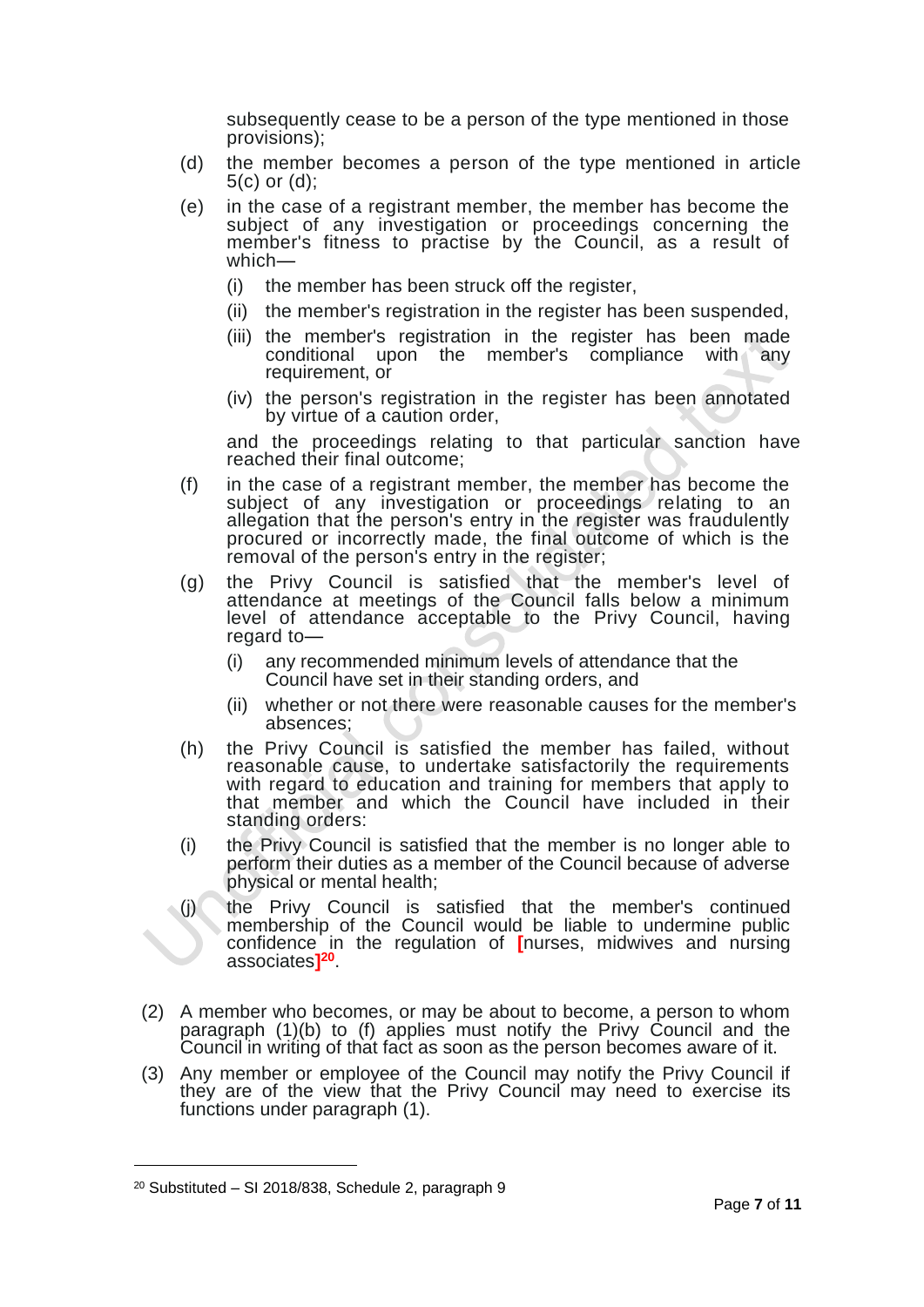- (4) The chair shall notify the Privy Council if the chair is aware that—
	- (a) a member has become, or may be about to become, a person to whom paragraph (1)(b) to (f) applies; and
	- (b) that member has not notified the Privy Council in writing of that fact and the chair is not satisfied that the member will do so immediately.

#### **Suspension of members from office**

**7.**—(1) The Privy Council may suspend a member from office by a notice in writing served on the member—

- (a) if the Privy Council has reasonable grounds for suspecting that the member has become a person to whom article  $6(1)(b)(ii)$  to (d) applies, for the purposes of determining whether or not the member has become such a person;
- (b) while the Privy Council is considering whether or not it is satisfied as to the matters set out in article  $6(1)(g)$  to (j);
- (c) if the member is subject to any investigation or proceedings concerning the member's fitness to practise by—
	- (i) any licensing body, or
	- (ii) the Council,

and the Privy Council is satisfied that it would not be appropriate for the member to continue to participate in proceedings of the Council while the investigation or proceedings concerning the member's fitness to practise is or are ongoing;

- (d) if the member is the subject of any investigation or proceedings concerning whether the member's entry in the register was fraudulently procured or incorrectly made and the Privy Council is satisfied that it would not be appropriate for the member to continue to participate in proceedings of the Council while the investigation or proceedings concerning the member's entry in the register is or are ongoing; or
- (e) if the member is subject to any investigation or proceedings in the United Kingdom relating to a criminal offence, or in any other part of the world relating to an offence which, if committed in any part of the United Kingdom, would constitute a criminal offence, and—
	- (i) either—
		- (aa) the investigation or proceedings relate to an offence involving dishonesty or deception, or
		- (bb) the final outcome of the investigation or proceedings may be that the person is sentenced to a term of imprisonment or detention, and
	- (ii) the Privy Council is satisfied that it would not be appropriate for the member to continue to participate in proceedings of the Council while the investigation or proceedings is or are ongoing.
- (2) The Privy Council shall suspend a registrant member from office by a notice in writing served on the member if the member is the subject of an order under article 31 of the principal Order (interim orders by a Practice Committee).
- (3) The notice in writing under paragraph (1) or (2) shall set out the reasons for the suspension and the duration of the period of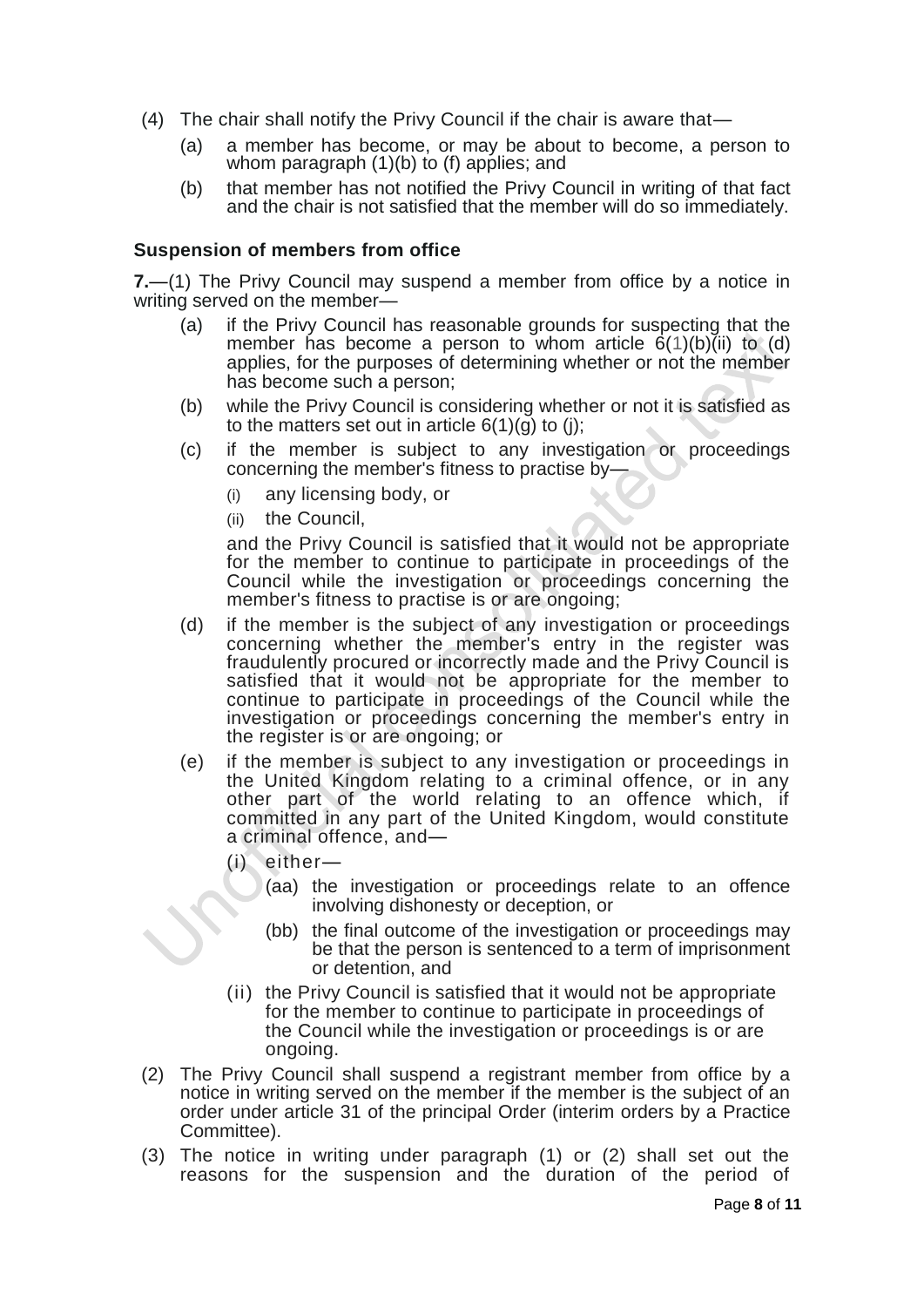suspension, which shall (in the first instance) not be for more than 6 months.

- (4) The Privy Council may stay its consideration under paragraph (1) of whether or not to suspend a member while the Council considers whether or not to provisionally suspend the member under standing orders of the Council.
- (5) If a member has been provisionally suspended under standing orders of the Council—
	- (a) the Council shall notify the Privy Council in writing of the provisional suspension as soon as is reasonably practicable; and
	- (b) the Privy Council shall consider the matter with a view to determining whether or not to suspend the member under paragraph (1) or to remove the member under article 6(1).
- (6) If after considering the matter under paragraph (5)(b), the Privy Council decides not to suspend the member, and not to remove the member from office, the Council must terminate its provisional suspension of the member under its standing orders.
- (7) The Privy Council—
	- (a) may at any time review a suspension of a member by it; and
	- (b) shall review any suspension of a member by it after 3 months from the start of the period of suspension, if requested to do so by the suspended member.

(8) Following a review, the Privy Council

may—

- (a) terminate the suspension;
- (b) if that review is within 3 months of the end of a period of suspension, extend the suspension for a further period of up to 6 months from the date on which the suspension would otherwise come to an end.
- (9) The Privy Council shall notify the suspended member in writing of the outcome of any review and that notice in writing shall include the reasons for any decision taken.

# **PART 3**

## **Chair of the Council**

#### **Appointment, term of office and cessation of office of the chair**

**8.**—(1) The Privy Council shall, as one of its functions relating to the appointment of members of the Council, appoint the chair of the Council.

- (2) The Privy Council may appoint a person to be chair of the Council—
	- (a) when it appoints the person to be a member of the Council; or
	- (b) whom it has already appointed as a member of the Council.
- (3) The term of office of a member of the Council as chair shall be determined by the Privy Council on appointment of the member as chair, but it shall be for a period that is no longer than the period between the chair's date of appointment as chair and the date on which the chair's term of office as a member is due to expire (irrespective of whether or not they are thereafter reappointed as a member).
- (4) A member serving as chair shall cease to be chair—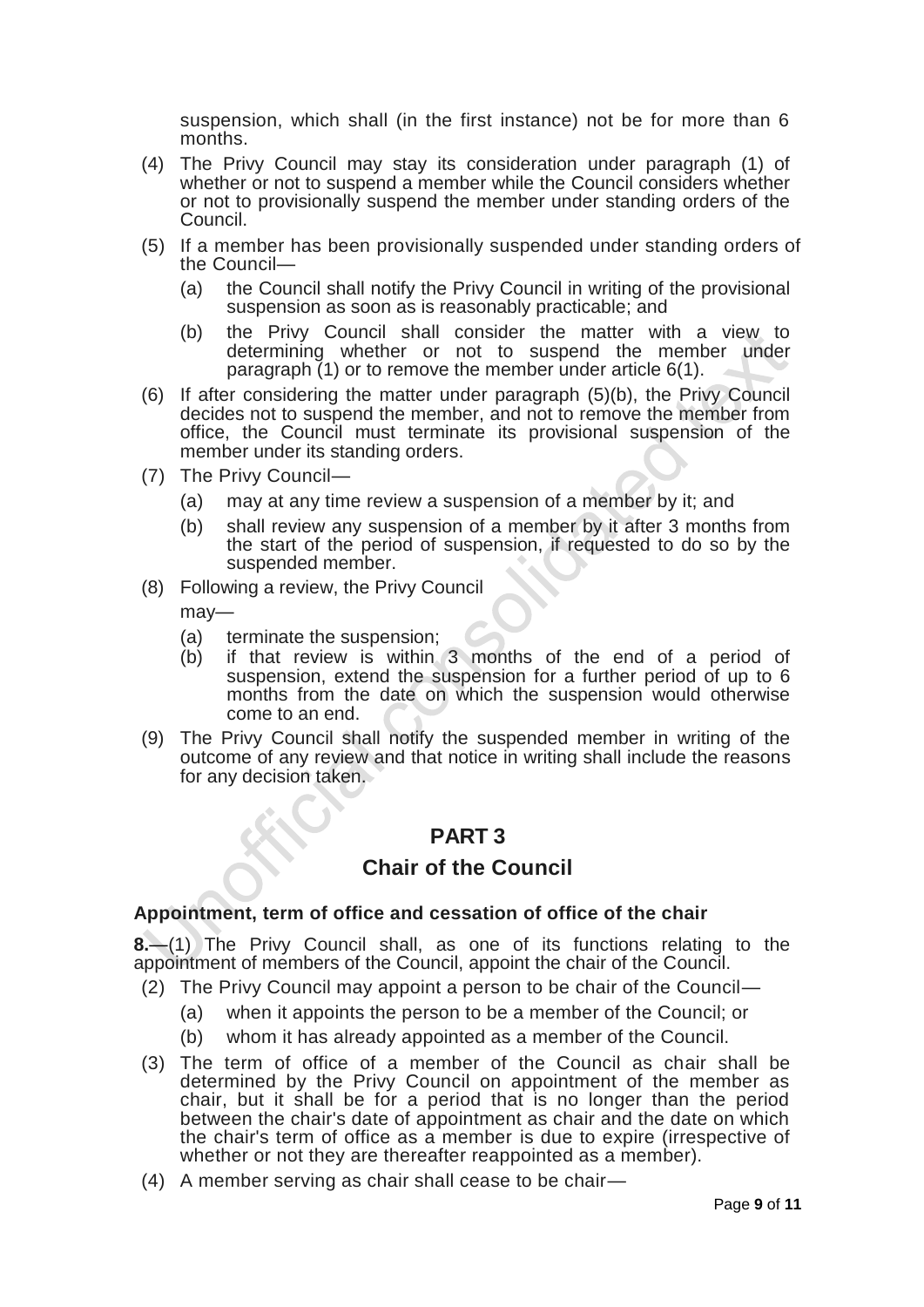- (a) on ceasing to be a member;
- (b) if the member resigns as chair, which the member may do at any time by a notice in writing to the Council;
- (c) if the member's membership of the Council is suspended by the Privy Council; or
- (d) if a majority of the Council, excluding the chair (but not simply a majority at a quorate meeting), votes to terminate the member's appointment as chair.

#### **Deputising arrangements in respect of the chair**

**9.**—(1) Subject to paragraph (2), if, for any reason, the chair is absent from a meeting of the Council, the members who are present at that meeting shall nominate one of their number to serve as chair at that meeting.

- (2) lf, for any reason—
	- (a) the Council is on notice that their chair is likely—
		- (i) to be absent for more than one meeting of the Council, or
		- (ii) to be unavailable to perform the duties of a chair for more than one month; or
	- (b) the office of chair is vacant,

the Council may nominate a member ("deputy chair") to serve as chair during the absence or unavailability of the chair or the vacancy.

- (3) A member serving as deputy chair shall cease to be deputy chair—
	- (a) in the case of—
		- (i) the absence or unavailability of the chair, once the chair notifies the Council that they are able to resume their duties, or
		- (ii) the office of chair being vacant, once the vacancy is filled;
	- (b) if the member ceases to be a member;
	- (c) if the member resigns as deputy chair, which the member may do at any time by a notice in writing to the Council;
	- (d) if the member's membership of the Council is provisionally suspended by the Council or suspended by the Privy Council; or
	- (e) if the Council votes (by a majority at a quorate meeting) to terminate the member's appointment as deputy chair.

## **PART 4**

### **Proceedings of the Council**

#### **Quorum of the Council**

**10.** The quorum of the Council shall be **[**7**]** 21 .

#### **Effect of vacancies etc. on the validity of proceedings**

**11.**—(1) The validity of any proceedings of the Council shall not be affected  $by-$ 

<sup>21</sup> Substituted by S.I. 2012/2745 (2c).